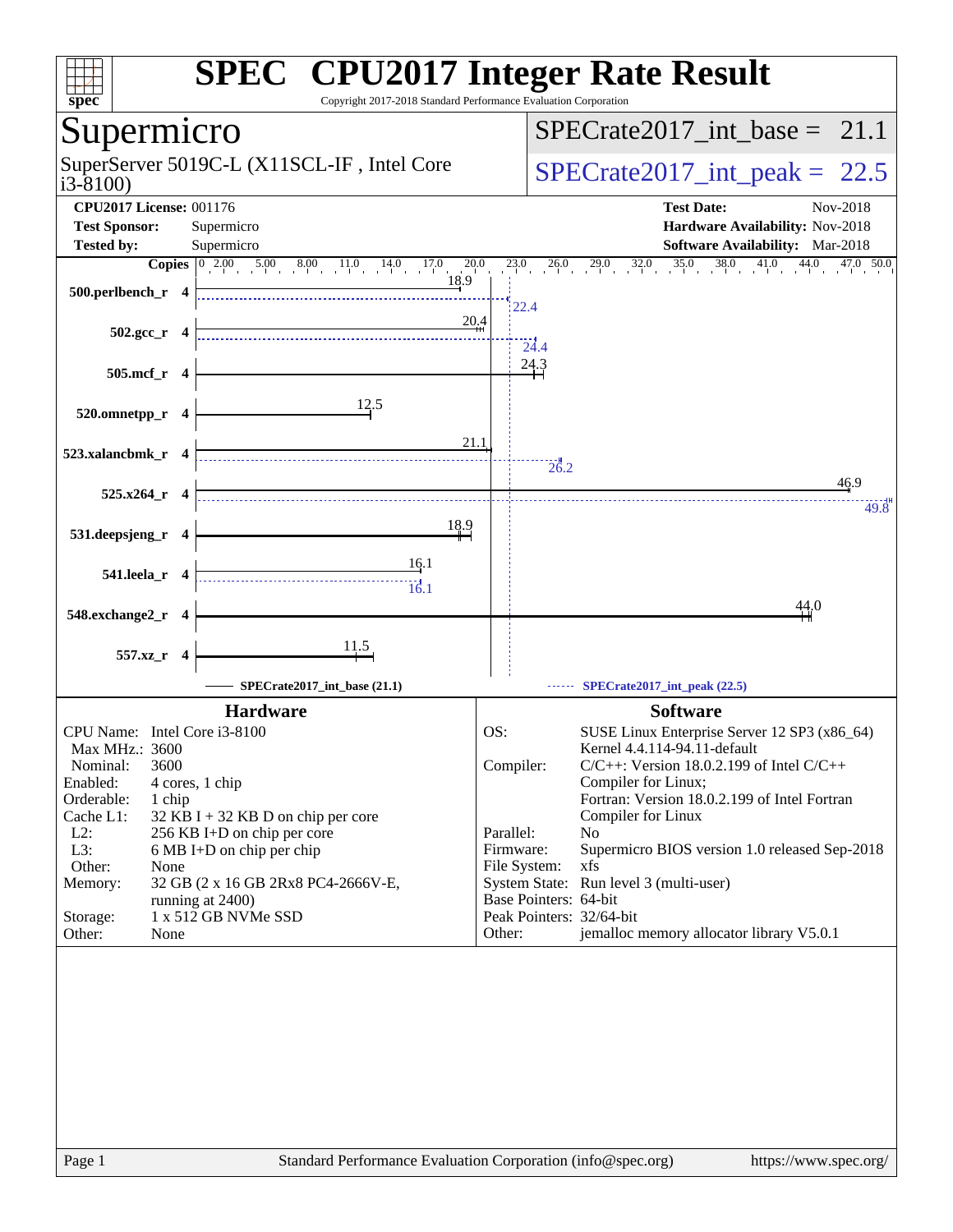

Copyright 2017-2018 Standard Performance Evaluation Corporation

## Supermicro

i3-8100) SuperServer 5019C-L (X11SCL-IF, Intel Core  $SPECrate2017$  int peak = 22.5

SPECrate2017 int\_base =  $21.1$ 

**[CPU2017 License:](http://www.spec.org/auto/cpu2017/Docs/result-fields.html#CPU2017License)** 001176 **[Test Date:](http://www.spec.org/auto/cpu2017/Docs/result-fields.html#TestDate)** Nov-2018

**[Test Sponsor:](http://www.spec.org/auto/cpu2017/Docs/result-fields.html#TestSponsor)** Supermicro **[Hardware Availability:](http://www.spec.org/auto/cpu2017/Docs/result-fields.html#HardwareAvailability)** Nov-2018

**[Tested by:](http://www.spec.org/auto/cpu2017/Docs/result-fields.html#Testedby)** Supermicro **[Software Availability:](http://www.spec.org/auto/cpu2017/Docs/result-fields.html#SoftwareAvailability)** Mar-2018

#### **[Results Table](http://www.spec.org/auto/cpu2017/Docs/result-fields.html#ResultsTable)**

|                                   | <b>Base</b>    |                |              |                |             |                |       | <b>Peak</b>    |                |              |                |              |                |              |
|-----------------------------------|----------------|----------------|--------------|----------------|-------------|----------------|-------|----------------|----------------|--------------|----------------|--------------|----------------|--------------|
| <b>Benchmark</b>                  | <b>Copies</b>  | <b>Seconds</b> | <b>Ratio</b> | <b>Seconds</b> | Ratio       | <b>Seconds</b> | Ratio | <b>Copies</b>  | <b>Seconds</b> | <b>Ratio</b> | <b>Seconds</b> | <b>Ratio</b> | <b>Seconds</b> | <b>Ratio</b> |
| 500.perlbench_r                   | 4              | 336            | 18.9         | 336            | 18.9        | 336            | 18.9  | 4              | 284            | 22.4         | 285            | 22.4         | 285            | 22.4         |
| $502.\text{gcc}$ <sub>r</sub>     | 4              | 274            | 20.6         | 278            | 20.4        | 281            | 20.1  | 4              | 233            | 24.3         | 232            | 24.4         | 233            | 24.4         |
| $505$ .mcf r                      | $\overline{4}$ | 259            | 24.9         | 266            | 24.3        | 267            | 24.2  | 4              | 259            | 24.9         | 266            | 24.3         | 267            | 24.2         |
| 520.omnetpp_r                     | $\overline{4}$ | 419            | 12.5         | 421            | 12.5        | 421            | 12.5  | 4              | 419            | 12.5         | 421            | 12.5         | 421            | 12.5         |
| 523.xalancbmk r                   | $\overline{4}$ | 200            | 21.1         | 199            | 21.2        | 203            | 20.8  | 4              | 162            | 26.0         | <u>161</u>     | 26.2         | 161            | 26.2         |
| 525.x264 r                        | $\overline{4}$ | 149            | 46.9         | 150            | 46.8        | 149            | 46.9  | 4              | 141            | 49.6         | 141            | 49.8         | 140            | 49.9         |
| 531.deepsjeng_r                   | $\overline{4}$ | 233            | 19.7         | 242            | <b>18.9</b> | 243            | 18.8  | 4              | 233            | 19.7         | 242            | <u>18.9</u>  | 243            | 18.8         |
| 541.leela r                       | $\overline{4}$ | 410            | 16.1         | 412            | 16.1        | 411            | 16.1  | 4              | 410            | 16.2         | 412            | 16.1         | 411            | <b>16.1</b>  |
| 548.exchange2_r                   | $\overline{4}$ | 237            | 44.1         | 241            | 43.5        | 238            | 44.0  | 4              | 237            | 44.1         | 241            | 43.5         | 238            | 44.0         |
| 557.xz r                          | $\overline{4}$ | 340            | 12.7         | 376            | 11.5        | 375            | 11.5  | $\overline{4}$ | 340            | 12.7         | 376            | 11.5         | 375            | 11.5         |
| $SPECrate2017$ int base =<br>21.1 |                |                |              |                |             |                |       |                |                |              |                |              |                |              |
| $CDFCsoft2017 int model =$        |                |                | 22E          |                |             |                |       |                |                |              |                |              |                |              |

**[SPECrate2017\\_int\\_peak =](http://www.spec.org/auto/cpu2017/Docs/result-fields.html#SPECrate2017intpeak) 22.5**

Results appear in the [order in which they were run](http://www.spec.org/auto/cpu2017/Docs/result-fields.html#RunOrder). Bold underlined text [indicates a median measurement](http://www.spec.org/auto/cpu2017/Docs/result-fields.html#Median).

#### **[Submit Notes](http://www.spec.org/auto/cpu2017/Docs/result-fields.html#SubmitNotes)**

 The taskset mechanism was used to bind copies to processors. The config file option 'submit' was used to generate taskset commands to bind each copy to a specific processor. For details, please see the config file.

#### **[Operating System Notes](http://www.spec.org/auto/cpu2017/Docs/result-fields.html#OperatingSystemNotes)**

Stack size set to unlimited using "ulimit -s unlimited"

#### **[General Notes](http://www.spec.org/auto/cpu2017/Docs/result-fields.html#GeneralNotes)**

Environment variables set by runcpu before the start of the run: LD\_LIBRARY\_PATH = "/home/cpu2017/lib/ia32:/home/cpu2017/lib/intel64:/home/cpu2017/je5.0.1-32:/home/cpu2017/je5.0.1-64"

 Binaries compiled on a system with 1x Intel Core i7-6700K CPU + 32GB RAM memory using Redhat Enterprise Linux 7.5 Transparent Huge Pages enabled by default Prior to runcpu invocation Filesystem page cache synced and cleared with: sync; echo 3> /proc/sys/vm/drop\_caches

 Yes: The test sponsor attests, as of date of publication, that CVE-2017-5754 (Meltdown) is mitigated in the system as tested and documented. Yes: The test sponsor attests, as of date of publication, that CVE-2017-5753 (Spectre variant 1) is mitigated in the system as tested and documented. Yes: The test sponsor attests, as of date of publication, that CVE-2017-5715 (Spectre variant 2) is mitigated in the system as tested and documented.

**(Continued on next page)**

| Page 2<br>Standard Performance Evaluation Corporation (info@spec.org)<br>https://www.spec.org/ |
|------------------------------------------------------------------------------------------------|
|------------------------------------------------------------------------------------------------|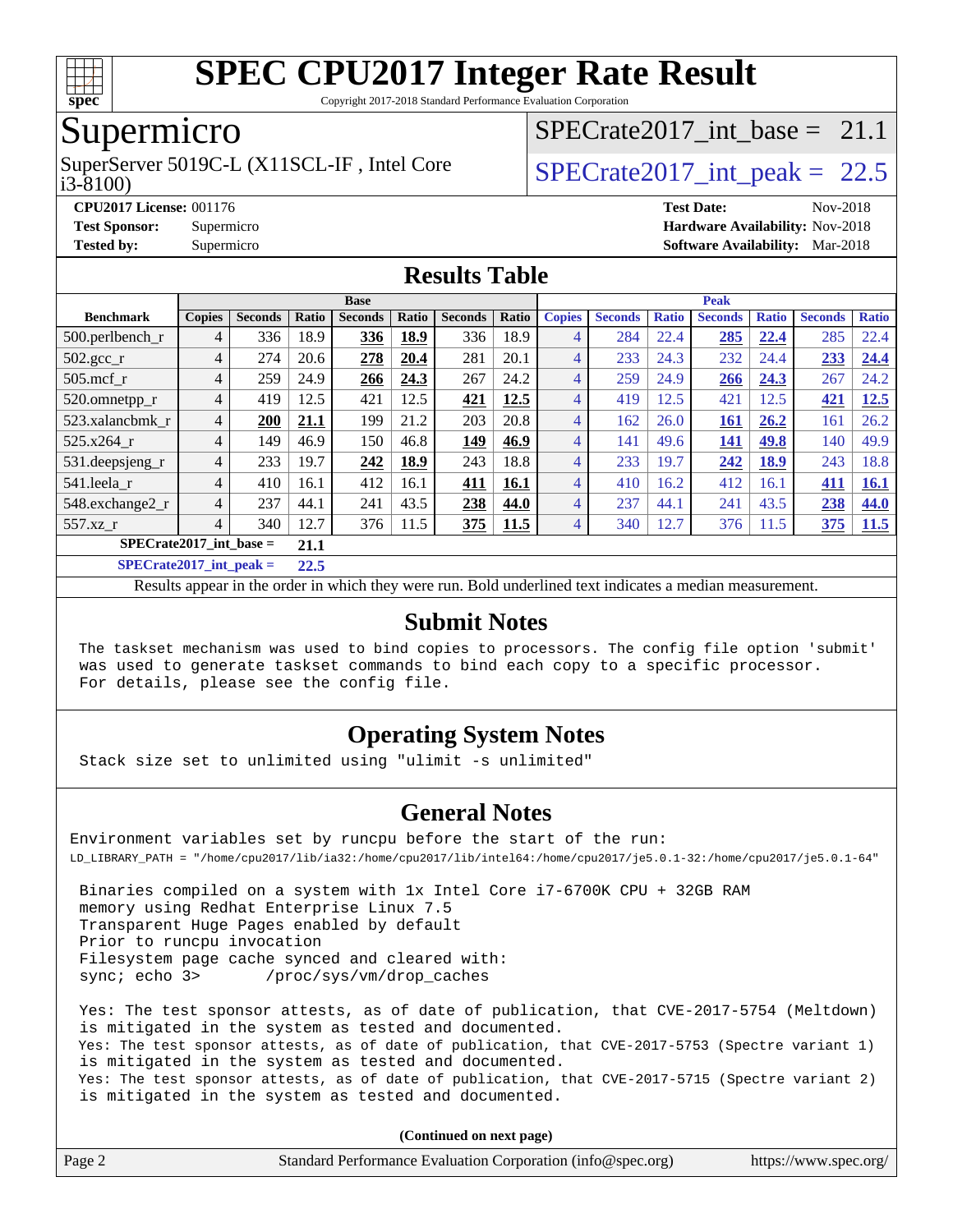

Copyright 2017-2018 Standard Performance Evaluation Corporation

## Supermicro

i3-8100) SuperServer 5019C-L (X11SCL-IF, Intel Core  $S^{22,8100}$  SPECrate 2017 int peak = 22.5

SPECrate2017 int\_base =  $21.1$ 

**[CPU2017 License:](http://www.spec.org/auto/cpu2017/Docs/result-fields.html#CPU2017License)** 001176 **[Test Date:](http://www.spec.org/auto/cpu2017/Docs/result-fields.html#TestDate)** Nov-2018 **[Test Sponsor:](http://www.spec.org/auto/cpu2017/Docs/result-fields.html#TestSponsor)** Supermicro **[Hardware Availability:](http://www.spec.org/auto/cpu2017/Docs/result-fields.html#HardwareAvailability)** Nov-2018 **[Tested by:](http://www.spec.org/auto/cpu2017/Docs/result-fields.html#Testedby)** Supermicro **[Software Availability:](http://www.spec.org/auto/cpu2017/Docs/result-fields.html#SoftwareAvailability)** Mar-2018

#### **[General Notes \(Continued\)](http://www.spec.org/auto/cpu2017/Docs/result-fields.html#GeneralNotes)**

Page 3 Standard Performance Evaluation Corporation [\(info@spec.org\)](mailto:info@spec.org) <https://www.spec.org/> jemalloc, a general purpose malloc implementation built with the RedHat Enterprise 7.5, and the system compiler gcc 4.8.5 sources available from jemalloc.net or <https://github.com/jemalloc/jemalloc/releases> **[Platform Notes](http://www.spec.org/auto/cpu2017/Docs/result-fields.html#PlatformNotes)** Sysinfo program /home/cpu2017/bin/sysinfo Rev: r5974 of 2018-05-19 9bcde8f2999c33d61f64985e45859ea9 running on linux-0lg1 Tue Nov 13 01:34:55 2018 SUT (System Under Test) info as seen by some common utilities. For more information on this section, see <https://www.spec.org/cpu2017/Docs/config.html#sysinfo> From /proc/cpuinfo model name : Intel(R) Core(TM) i3-8100 CPU @ 3.60GHz 1 "physical id"s (chips) 4 "processors" cores, siblings (Caution: counting these is hw and system dependent. The following excerpts from /proc/cpuinfo might not be reliable. Use with caution.) cpu cores : 4 siblings : 4 physical 0: cores 0 1 2 3 From lscpu: Architecture: x86\_64 CPU op-mode(s): 32-bit, 64-bit Byte Order: Little Endian  $CPU(s):$  4 On-line CPU(s) list: 0-3 Thread(s) per core: 1 Core(s) per socket: 4 Socket(s): 1 NUMA node(s): 1<br>Vendor ID: Ge GenuineIntel CPU family: 6 Model: 158 Model name: Intel(R) Core(TM) i3-8100 CPU @ 3.60GHz Stepping: 10 CPU MHz: 3600.084<br>CPU max MHz: 3600.0000 CPU max MHz: 3600.000<br>CPU min MHz: 300.0000 CPU min MHz: BogoMIPS: 7199.99 Virtualization: VT-x L1d cache: 32K L1i cache: 32K **(Continued on next page)**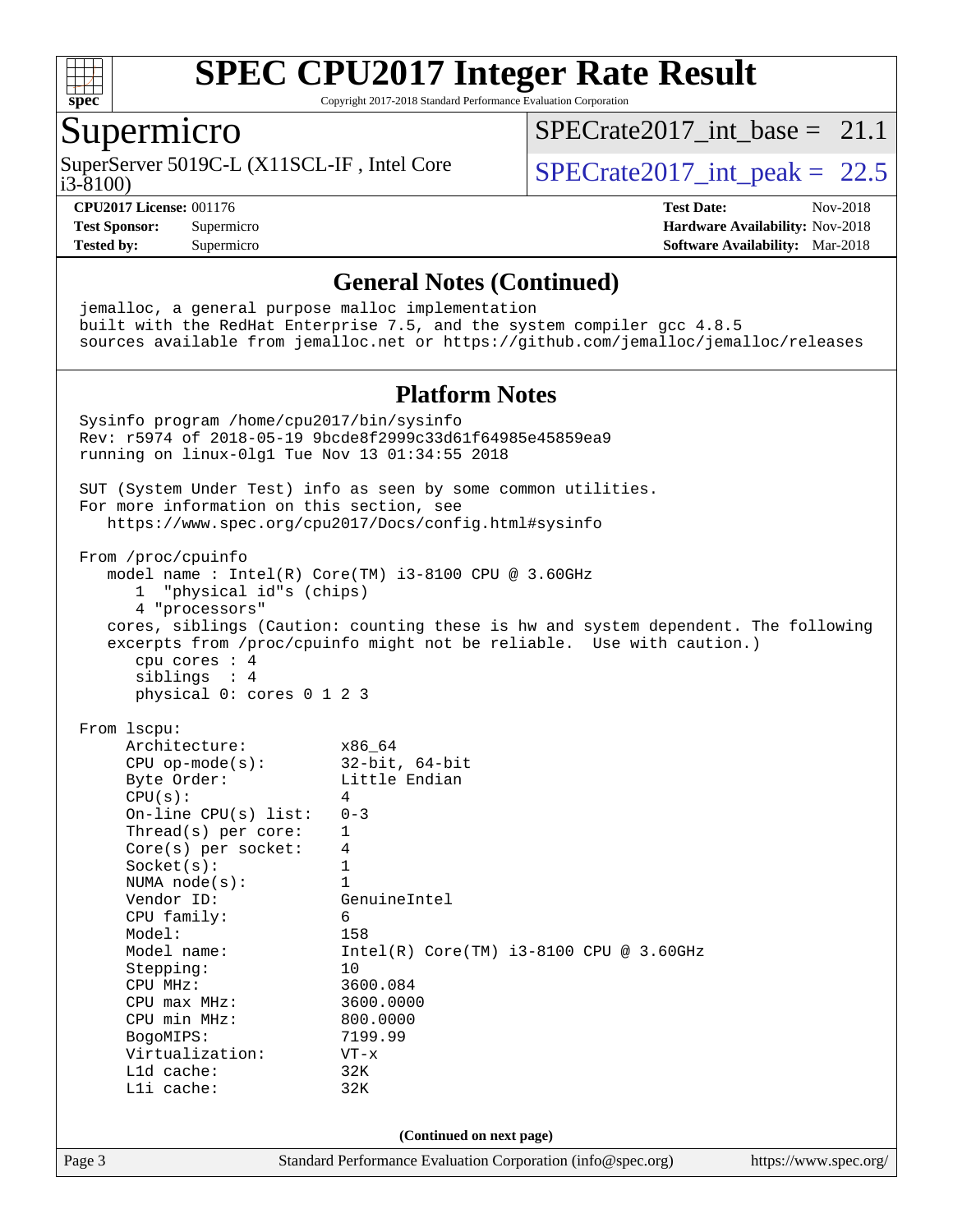

Copyright 2017-2018 Standard Performance Evaluation Corporation

## Supermicro

SuperServer 5019C-L (X11SCL-IF, Intel Core<br>i3-8100)

 $SPECrate2017\_int_bbase = 21.1$ 

SPECrate  $2017$  int peak = 22.5

#### **[CPU2017 License:](http://www.spec.org/auto/cpu2017/Docs/result-fields.html#CPU2017License)** 001176 **[Test Date:](http://www.spec.org/auto/cpu2017/Docs/result-fields.html#TestDate)** Nov-2018

**[Test Sponsor:](http://www.spec.org/auto/cpu2017/Docs/result-fields.html#TestSponsor)** Supermicro **[Hardware Availability:](http://www.spec.org/auto/cpu2017/Docs/result-fields.html#HardwareAvailability)** Nov-2018 **[Tested by:](http://www.spec.org/auto/cpu2017/Docs/result-fields.html#Testedby)** Supermicro **[Software Availability:](http://www.spec.org/auto/cpu2017/Docs/result-fields.html#SoftwareAvailability)** Mar-2018

#### **[Platform Notes \(Continued\)](http://www.spec.org/auto/cpu2017/Docs/result-fields.html#PlatformNotes)**

 L2 cache: 256K L3 cache: 6144K NUMA node0 CPU(s): 0-3 Flags: fpu vme de pse tsc msr pae mce cx8 apic sep mtrr pge mca cmov pat pse36 clflush dts acpi mmx fxsr sse sse2 ss ht tm pbe syscall nx pdpe1gb rdtscp lm constant\_tsc art arch\_perfmon pebs bts rep\_good nopl xtopology nonstop\_tsc aperfmperf eagerfpu pni pclmulqdq dtes64 monitor ds\_cpl vmx est tm2 ssse3 sdbg fma cx16 xtpr pdcm pcid sse4\_1 sse4\_2 x2apic movbe popcnt tsc\_deadline\_timer aes xsave avx f16c rdrand lahf\_lm abm 3dnowprefetch arat epb invpcid\_single pln pts dtherm hwp hwp\_notify hwp\_act\_window hwp\_epp intel\_pt rsb\_ctxsw spec\_ctrl retpoline kaiser tpr\_shadow vnmi flexpriority ept vpid fsgsbase tsc\_adjust bmi1 avx2 smep bmi2 erms invpcid mpx rdseed adx smap clflushopt xsaveopt xsavec xgetbv1 /proc/cpuinfo cache data cache size : 6144 KB From numactl --hardware WARNING: a numactl 'node' might or might not correspond to a physical chip. available: 1 nodes (0) node 0 cpus: 0 1 2 3 node 0 size: 32089 MB node 0 free: 31676 MB node distances: node 0 0: 10 From /proc/meminfo MemTotal: 32860044 kB HugePages\_Total: 0 Hugepagesize: 2048 kB From /etc/\*release\* /etc/\*version\* SuSE-release: SUSE Linux Enterprise Server 12 (x86\_64) VERSION = 12 PATCHLEVEL = 3 # This file is deprecated and will be removed in a future service pack or release. # Please check /etc/os-release for details about this release. os-release: NAME="SLES" VERSION="12-SP3" VERSION\_ID="12.3" PRETTY\_NAME="SUSE Linux Enterprise Server 12 SP3" ID="sles" ANSI\_COLOR="0;32" CPE\_NAME="cpe:/o:suse:sles:12:sp3"

**(Continued on next page)**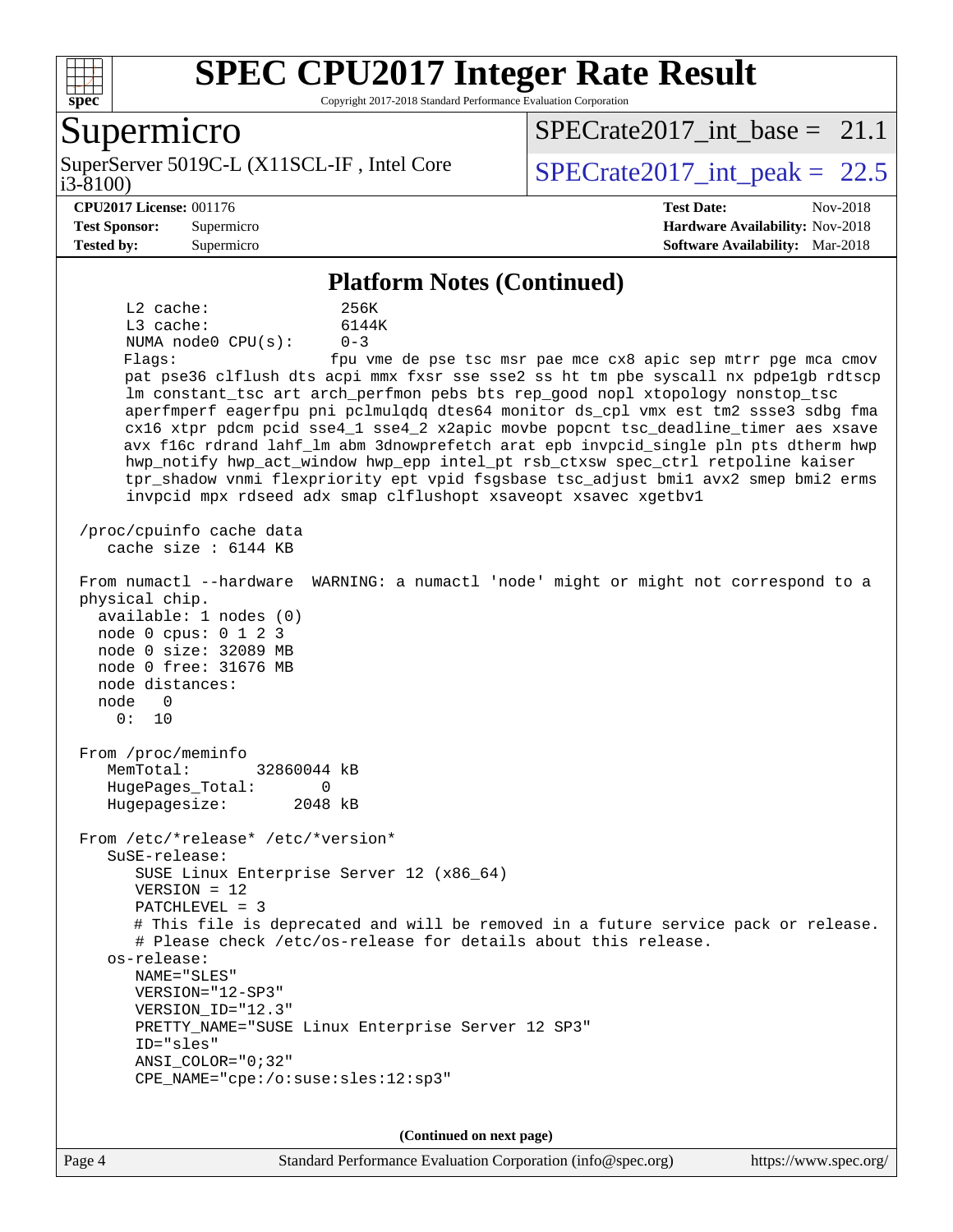

Copyright 2017-2018 Standard Performance Evaluation Corporation

#### Supermicro

i3-8100) SuperServer 5019C-L (X11SCL-IF, Intel Core  $S^{22,8100}$  SPECrate 2017 int peak = 22.5

SPECrate2017 int\_base =  $21.1$ 

**[Tested by:](http://www.spec.org/auto/cpu2017/Docs/result-fields.html#Testedby)** Supermicro **[Software Availability:](http://www.spec.org/auto/cpu2017/Docs/result-fields.html#SoftwareAvailability)** Mar-2018

**[CPU2017 License:](http://www.spec.org/auto/cpu2017/Docs/result-fields.html#CPU2017License)** 001176 **[Test Date:](http://www.spec.org/auto/cpu2017/Docs/result-fields.html#TestDate)** Nov-2018 **[Test Sponsor:](http://www.spec.org/auto/cpu2017/Docs/result-fields.html#TestSponsor)** Supermicro **[Hardware Availability:](http://www.spec.org/auto/cpu2017/Docs/result-fields.html#HardwareAvailability)** Nov-2018

#### **[Platform Notes \(Continued\)](http://www.spec.org/auto/cpu2017/Docs/result-fields.html#PlatformNotes)**

uname -a:

 Linux linux-0lg1 4.4.114-94.11-default #1 SMP Thu Feb 1 19:28:26 UTC 2018 (4309ff9) x86\_64 x86\_64 x86\_64 GNU/Linux

Kernel self-reported vulnerability status:

 CVE-2017-5754 (Meltdown): Mitigation: PTI CVE-2017-5753 (Spectre variant 1): Mitigation: Barriers CVE-2017-5715 (Spectre variant 2): Mitigation: IBRS+IBPB

run-level 3 Nov 13 01:34

 SPEC is set to: /home/cpu2017 Filesystem Type Size Used Avail Use% Mounted on /dev/nvme0n1p4 xfs 435G 35G 400G 8% /home

 Additional information from dmidecode follows. WARNING: Use caution when you interpret this section. The 'dmidecode' program reads system data which is "intended to allow hardware to be accurately determined", but the intent may not be met, as there are frequent changes to hardware, firmware, and the "DMTF SMBIOS" standard. BIOS American Megatrends Inc. 1.0 09/14/2018 Memory: 2x Micron 18ADF2G72AZ-2G6H1R 16 GB 2 rank 2667, configured at 2400

(End of data from sysinfo program)

#### **[Compiler Version Notes](http://www.spec.org/auto/cpu2017/Docs/result-fields.html#CompilerVersionNotes)**

| Page 5 |                           | Standard Performance Evaluation Corporation (info@spec.org)                | https://www.spec.org/ |
|--------|---------------------------|----------------------------------------------------------------------------|-----------------------|
|        |                           | (Continued on next page)                                                   |                       |
|        |                           | CXXC 520.omnetpp $r(base)$ 523.xalancbmk $r(base)$ 531.deepsjeng $r(base)$ |                       |
|        | icc (ICC) 18.0.2 20180210 | Copyright (C) 1985-2018 Intel Corporation. All rights reserved.            |                       |
| CC.    | $557.xx$ r(peak)          | 500.perlbench r(peak) 502.qcc r(peak) 505.mcf r(peak) 525.x264 r(peak)     |                       |
|        | icc (ICC) 18.0.2 20180210 | Copyright (C) 1985-2018 Intel Corporation. All rights reserved.            |                       |
| CC.    | $557.xx$ $r(base)$        | 500.perlbench_r(base) 502.gcc_r(base) 505.mcf_r(base) 525.x264_r(base)     |                       |
|        |                           |                                                                            |                       |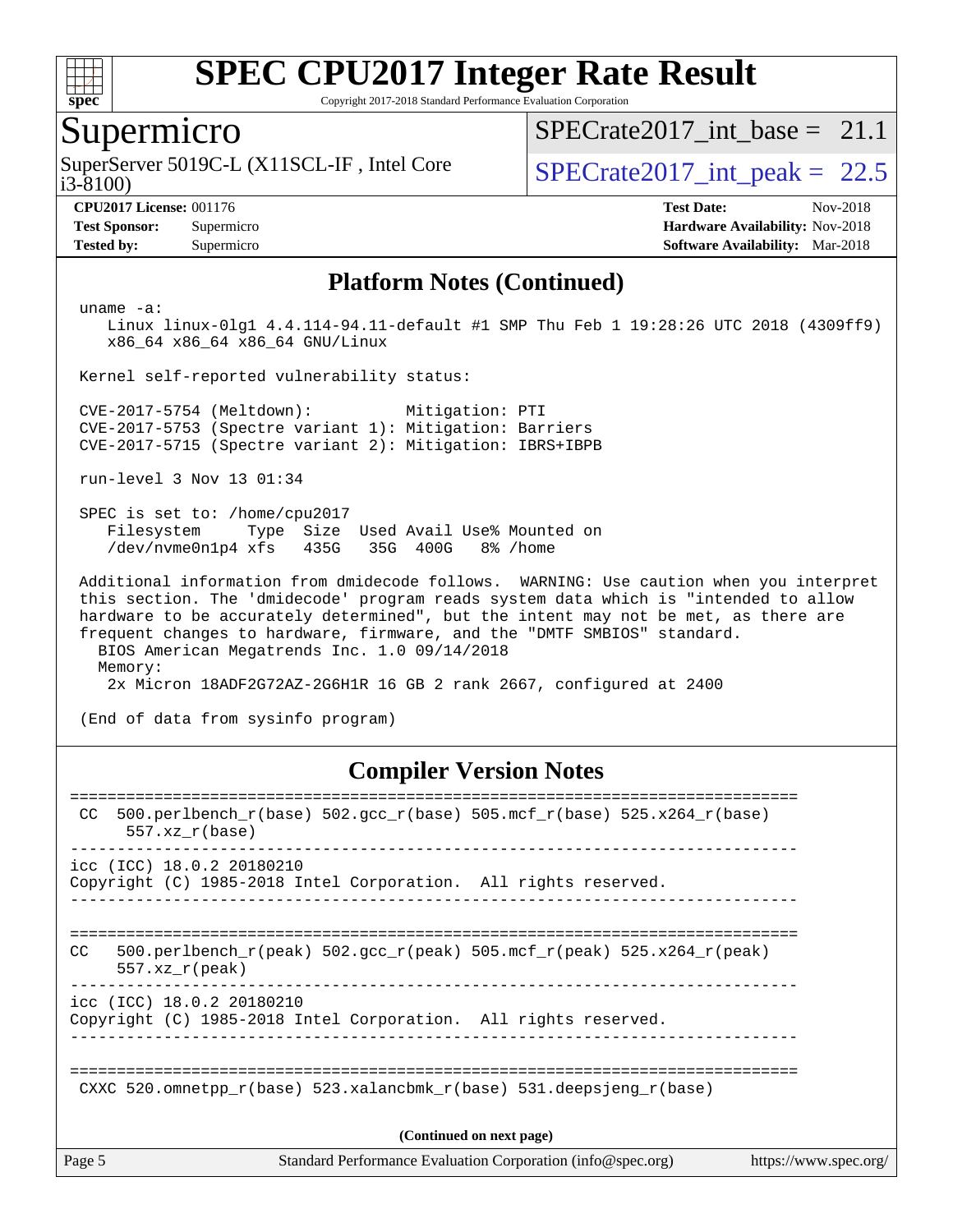

Copyright 2017-2018 Standard Performance Evaluation Corporation

## Supermicro

i3-8100) SuperServer 5019C-L (X11SCL-IF, Intel Core  $SPECrate2017$  int peak = 22.5

SPECrate2017 int\_base =  $21.1$ 

**[CPU2017 License:](http://www.spec.org/auto/cpu2017/Docs/result-fields.html#CPU2017License)** 001176 **[Test Date:](http://www.spec.org/auto/cpu2017/Docs/result-fields.html#TestDate)** Nov-2018 **[Test Sponsor:](http://www.spec.org/auto/cpu2017/Docs/result-fields.html#TestSponsor)** Supermicro **[Hardware Availability:](http://www.spec.org/auto/cpu2017/Docs/result-fields.html#HardwareAvailability)** Nov-2018 **[Tested by:](http://www.spec.org/auto/cpu2017/Docs/result-fields.html#Testedby)** Supermicro **[Software Availability:](http://www.spec.org/auto/cpu2017/Docs/result-fields.html#SoftwareAvailability)** Mar-2018

#### **[Compiler Version Notes \(Continued\)](http://www.spec.org/auto/cpu2017/Docs/result-fields.html#CompilerVersionNotes)**

541.leela\_r(base)

----------------------------------------------------------------------------- icpc (ICC) 18.0.2 20180210 Copyright (C) 1985-2018 Intel Corporation. All rights reserved. ------------------------------------------------------------------------------

============================================================================== CXXC 520.omnetpp\_r(peak) 523.xalancbmk\_r(peak) 531.deepsjeng\_r(peak)

541.leela\_r(peak)

----------------------------------------------------------------------------- icpc (ICC) 18.0.2 20180210

Copyright (C) 1985-2018 Intel Corporation. All rights reserved. ------------------------------------------------------------------------------

| 下へ | 548.exchange2 r(base) |  |  |  |
|----|-----------------------|--|--|--|

----------------------------------------------------------------------------- ifort (IFORT) 18.0.2 20180210

Copyright (C) 1985-2018 Intel Corporation. All rights reserved. ------------------------------------------------------------------------------

============================================================================== FC 548.exchange2\_r(peak) ----------------------------------------------------------------------------- ifort (IFORT) 18.0.2 20180210 Copyright (C) 1985-2018 Intel Corporation. All rights reserved. ------------------------------------------------------------------------------

## **[Base Compiler Invocation](http://www.spec.org/auto/cpu2017/Docs/result-fields.html#BaseCompilerInvocation)**

[C benchmarks](http://www.spec.org/auto/cpu2017/Docs/result-fields.html#Cbenchmarks): [icc -m64 -std=c11](http://www.spec.org/cpu2017/results/res2018q4/cpu2017-20181127-09937.flags.html#user_CCbase_intel_icc_64bit_c11_33ee0cdaae7deeeab2a9725423ba97205ce30f63b9926c2519791662299b76a0318f32ddfffdc46587804de3178b4f9328c46fa7c2b0cd779d7a61945c91cd35)

[C++ benchmarks:](http://www.spec.org/auto/cpu2017/Docs/result-fields.html#CXXbenchmarks) [icpc -m64](http://www.spec.org/cpu2017/results/res2018q4/cpu2017-20181127-09937.flags.html#user_CXXbase_intel_icpc_64bit_4ecb2543ae3f1412ef961e0650ca070fec7b7afdcd6ed48761b84423119d1bf6bdf5cad15b44d48e7256388bc77273b966e5eb805aefd121eb22e9299b2ec9d9)

[Fortran benchmarks](http://www.spec.org/auto/cpu2017/Docs/result-fields.html#Fortranbenchmarks): [ifort -m64](http://www.spec.org/cpu2017/results/res2018q4/cpu2017-20181127-09937.flags.html#user_FCbase_intel_ifort_64bit_24f2bb282fbaeffd6157abe4f878425411749daecae9a33200eee2bee2fe76f3b89351d69a8130dd5949958ce389cf37ff59a95e7a40d588e8d3a57e0c3fd751)

# **[Base Portability Flags](http://www.spec.org/auto/cpu2017/Docs/result-fields.html#BasePortabilityFlags)**

 500.perlbench\_r: [-DSPEC\\_LP64](http://www.spec.org/cpu2017/results/res2018q4/cpu2017-20181127-09937.flags.html#b500.perlbench_r_basePORTABILITY_DSPEC_LP64) [-DSPEC\\_LINUX\\_X64](http://www.spec.org/cpu2017/results/res2018q4/cpu2017-20181127-09937.flags.html#b500.perlbench_r_baseCPORTABILITY_DSPEC_LINUX_X64) 502.gcc\_r: [-DSPEC\\_LP64](http://www.spec.org/cpu2017/results/res2018q4/cpu2017-20181127-09937.flags.html#suite_basePORTABILITY502_gcc_r_DSPEC_LP64)

**(Continued on next page)**

Page 6 Standard Performance Evaluation Corporation [\(info@spec.org\)](mailto:info@spec.org) <https://www.spec.org/>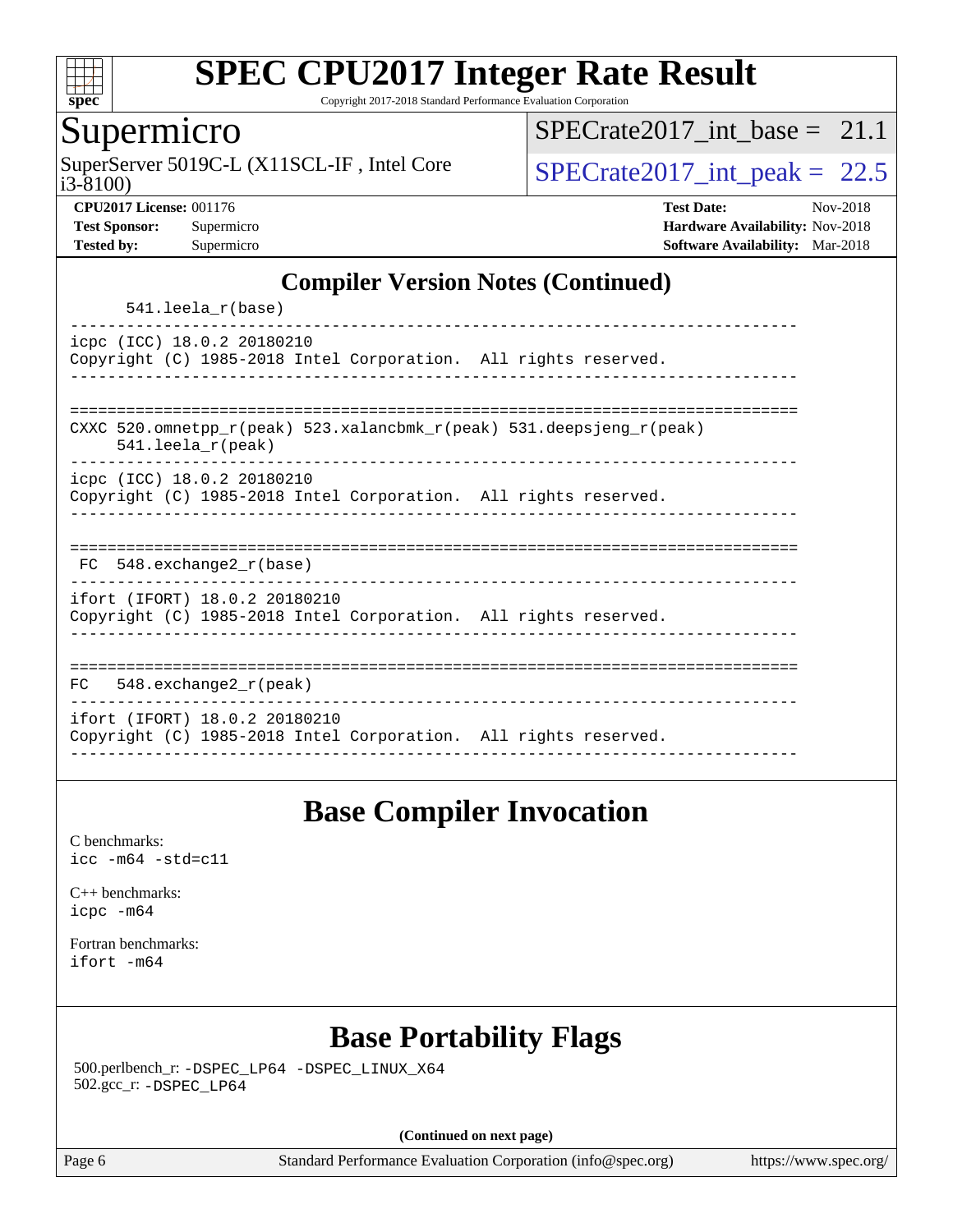

Copyright 2017-2018 Standard Performance Evaluation Corporation

## Supermicro

SuperServer 5019C-L (X11SCL-IF, Intel Core<br>i3-8100)

SPECrate2017 int\_base =  $21.1$ 

SPECrate  $2017$  int peak = 22.5

**[CPU2017 License:](http://www.spec.org/auto/cpu2017/Docs/result-fields.html#CPU2017License)** 001176 **[Test Date:](http://www.spec.org/auto/cpu2017/Docs/result-fields.html#TestDate)** Nov-2018 **[Test Sponsor:](http://www.spec.org/auto/cpu2017/Docs/result-fields.html#TestSponsor)** Supermicro **[Hardware Availability:](http://www.spec.org/auto/cpu2017/Docs/result-fields.html#HardwareAvailability)** Nov-2018 **[Tested by:](http://www.spec.org/auto/cpu2017/Docs/result-fields.html#Testedby)** Supermicro **[Software Availability:](http://www.spec.org/auto/cpu2017/Docs/result-fields.html#SoftwareAvailability)** Mar-2018

# **[Base Portability Flags \(Continued\)](http://www.spec.org/auto/cpu2017/Docs/result-fields.html#BasePortabilityFlags)**

 505.mcf\_r: [-DSPEC\\_LP64](http://www.spec.org/cpu2017/results/res2018q4/cpu2017-20181127-09937.flags.html#suite_basePORTABILITY505_mcf_r_DSPEC_LP64) 520.omnetpp\_r: [-DSPEC\\_LP64](http://www.spec.org/cpu2017/results/res2018q4/cpu2017-20181127-09937.flags.html#suite_basePORTABILITY520_omnetpp_r_DSPEC_LP64) 523.xalancbmk\_r: [-DSPEC\\_LP64](http://www.spec.org/cpu2017/results/res2018q4/cpu2017-20181127-09937.flags.html#suite_basePORTABILITY523_xalancbmk_r_DSPEC_LP64) [-DSPEC\\_LINUX](http://www.spec.org/cpu2017/results/res2018q4/cpu2017-20181127-09937.flags.html#b523.xalancbmk_r_baseCXXPORTABILITY_DSPEC_LINUX) 525.x264\_r: [-DSPEC\\_LP64](http://www.spec.org/cpu2017/results/res2018q4/cpu2017-20181127-09937.flags.html#suite_basePORTABILITY525_x264_r_DSPEC_LP64) 531.deepsjeng\_r: [-DSPEC\\_LP64](http://www.spec.org/cpu2017/results/res2018q4/cpu2017-20181127-09937.flags.html#suite_basePORTABILITY531_deepsjeng_r_DSPEC_LP64) 541.leela\_r: [-DSPEC\\_LP64](http://www.spec.org/cpu2017/results/res2018q4/cpu2017-20181127-09937.flags.html#suite_basePORTABILITY541_leela_r_DSPEC_LP64) 548.exchange2\_r: [-DSPEC\\_LP64](http://www.spec.org/cpu2017/results/res2018q4/cpu2017-20181127-09937.flags.html#suite_basePORTABILITY548_exchange2_r_DSPEC_LP64) 557.xz\_r: [-DSPEC\\_LP64](http://www.spec.org/cpu2017/results/res2018q4/cpu2017-20181127-09937.flags.html#suite_basePORTABILITY557_xz_r_DSPEC_LP64)

## **[Base Optimization Flags](http://www.spec.org/auto/cpu2017/Docs/result-fields.html#BaseOptimizationFlags)**

[C benchmarks](http://www.spec.org/auto/cpu2017/Docs/result-fields.html#Cbenchmarks):

[-Wl,-z,muldefs](http://www.spec.org/cpu2017/results/res2018q4/cpu2017-20181127-09937.flags.html#user_CCbase_link_force_multiple1_b4cbdb97b34bdee9ceefcfe54f4c8ea74255f0b02a4b23e853cdb0e18eb4525ac79b5a88067c842dd0ee6996c24547a27a4b99331201badda8798ef8a743f577) [-xCORE-AVX2](http://www.spec.org/cpu2017/results/res2018q4/cpu2017-20181127-09937.flags.html#user_CCbase_f-xCORE-AVX2) [-ipo](http://www.spec.org/cpu2017/results/res2018q4/cpu2017-20181127-09937.flags.html#user_CCbase_f-ipo) [-O3](http://www.spec.org/cpu2017/results/res2018q4/cpu2017-20181127-09937.flags.html#user_CCbase_f-O3) [-no-prec-div](http://www.spec.org/cpu2017/results/res2018q4/cpu2017-20181127-09937.flags.html#user_CCbase_f-no-prec-div) [-qopt-mem-layout-trans=3](http://www.spec.org/cpu2017/results/res2018q4/cpu2017-20181127-09937.flags.html#user_CCbase_f-qopt-mem-layout-trans_de80db37974c74b1f0e20d883f0b675c88c3b01e9d123adea9b28688d64333345fb62bc4a798493513fdb68f60282f9a726aa07f478b2f7113531aecce732043) [-L/usr/local/je5.0.1-64/lib](http://www.spec.org/cpu2017/results/res2018q4/cpu2017-20181127-09937.flags.html#user_CCbase_jemalloc_link_path64_4b10a636b7bce113509b17f3bd0d6226c5fb2346b9178c2d0232c14f04ab830f976640479e5c33dc2bcbbdad86ecfb6634cbbd4418746f06f368b512fced5394) [-ljemalloc](http://www.spec.org/cpu2017/results/res2018q4/cpu2017-20181127-09937.flags.html#user_CCbase_jemalloc_link_lib_d1249b907c500fa1c0672f44f562e3d0f79738ae9e3c4a9c376d49f265a04b9c99b167ecedbf6711b3085be911c67ff61f150a17b3472be731631ba4d0471706)

[C++ benchmarks:](http://www.spec.org/auto/cpu2017/Docs/result-fields.html#CXXbenchmarks)

[-Wl,-z,muldefs](http://www.spec.org/cpu2017/results/res2018q4/cpu2017-20181127-09937.flags.html#user_CXXbase_link_force_multiple1_b4cbdb97b34bdee9ceefcfe54f4c8ea74255f0b02a4b23e853cdb0e18eb4525ac79b5a88067c842dd0ee6996c24547a27a4b99331201badda8798ef8a743f577) [-xCORE-AVX2](http://www.spec.org/cpu2017/results/res2018q4/cpu2017-20181127-09937.flags.html#user_CXXbase_f-xCORE-AVX2) [-ipo](http://www.spec.org/cpu2017/results/res2018q4/cpu2017-20181127-09937.flags.html#user_CXXbase_f-ipo) [-O3](http://www.spec.org/cpu2017/results/res2018q4/cpu2017-20181127-09937.flags.html#user_CXXbase_f-O3) [-no-prec-div](http://www.spec.org/cpu2017/results/res2018q4/cpu2017-20181127-09937.flags.html#user_CXXbase_f-no-prec-div) [-qopt-mem-layout-trans=3](http://www.spec.org/cpu2017/results/res2018q4/cpu2017-20181127-09937.flags.html#user_CXXbase_f-qopt-mem-layout-trans_de80db37974c74b1f0e20d883f0b675c88c3b01e9d123adea9b28688d64333345fb62bc4a798493513fdb68f60282f9a726aa07f478b2f7113531aecce732043) [-L/usr/local/je5.0.1-64/lib](http://www.spec.org/cpu2017/results/res2018q4/cpu2017-20181127-09937.flags.html#user_CXXbase_jemalloc_link_path64_4b10a636b7bce113509b17f3bd0d6226c5fb2346b9178c2d0232c14f04ab830f976640479e5c33dc2bcbbdad86ecfb6634cbbd4418746f06f368b512fced5394) [-ljemalloc](http://www.spec.org/cpu2017/results/res2018q4/cpu2017-20181127-09937.flags.html#user_CXXbase_jemalloc_link_lib_d1249b907c500fa1c0672f44f562e3d0f79738ae9e3c4a9c376d49f265a04b9c99b167ecedbf6711b3085be911c67ff61f150a17b3472be731631ba4d0471706)

#### [Fortran benchmarks](http://www.spec.org/auto/cpu2017/Docs/result-fields.html#Fortranbenchmarks):

[-Wl,-z,muldefs](http://www.spec.org/cpu2017/results/res2018q4/cpu2017-20181127-09937.flags.html#user_FCbase_link_force_multiple1_b4cbdb97b34bdee9ceefcfe54f4c8ea74255f0b02a4b23e853cdb0e18eb4525ac79b5a88067c842dd0ee6996c24547a27a4b99331201badda8798ef8a743f577) [-xCORE-AVX2](http://www.spec.org/cpu2017/results/res2018q4/cpu2017-20181127-09937.flags.html#user_FCbase_f-xCORE-AVX2) [-ipo](http://www.spec.org/cpu2017/results/res2018q4/cpu2017-20181127-09937.flags.html#user_FCbase_f-ipo) [-O3](http://www.spec.org/cpu2017/results/res2018q4/cpu2017-20181127-09937.flags.html#user_FCbase_f-O3) [-no-prec-div](http://www.spec.org/cpu2017/results/res2018q4/cpu2017-20181127-09937.flags.html#user_FCbase_f-no-prec-div) [-qopt-mem-layout-trans=3](http://www.spec.org/cpu2017/results/res2018q4/cpu2017-20181127-09937.flags.html#user_FCbase_f-qopt-mem-layout-trans_de80db37974c74b1f0e20d883f0b675c88c3b01e9d123adea9b28688d64333345fb62bc4a798493513fdb68f60282f9a726aa07f478b2f7113531aecce732043) [-nostandard-realloc-lhs](http://www.spec.org/cpu2017/results/res2018q4/cpu2017-20181127-09937.flags.html#user_FCbase_f_2003_std_realloc_82b4557e90729c0f113870c07e44d33d6f5a304b4f63d4c15d2d0f1fab99f5daaed73bdb9275d9ae411527f28b936061aa8b9c8f2d63842963b95c9dd6426b8a) [-L/usr/local/je5.0.1-64/lib](http://www.spec.org/cpu2017/results/res2018q4/cpu2017-20181127-09937.flags.html#user_FCbase_jemalloc_link_path64_4b10a636b7bce113509b17f3bd0d6226c5fb2346b9178c2d0232c14f04ab830f976640479e5c33dc2bcbbdad86ecfb6634cbbd4418746f06f368b512fced5394) [-ljemalloc](http://www.spec.org/cpu2017/results/res2018q4/cpu2017-20181127-09937.flags.html#user_FCbase_jemalloc_link_lib_d1249b907c500fa1c0672f44f562e3d0f79738ae9e3c4a9c376d49f265a04b9c99b167ecedbf6711b3085be911c67ff61f150a17b3472be731631ba4d0471706)

## **[Peak Compiler Invocation](http://www.spec.org/auto/cpu2017/Docs/result-fields.html#PeakCompilerInvocation)**

[C benchmarks \(except as noted below\)](http://www.spec.org/auto/cpu2017/Docs/result-fields.html#Cbenchmarksexceptasnotedbelow): [icc -m64 -std=c11](http://www.spec.org/cpu2017/results/res2018q4/cpu2017-20181127-09937.flags.html#user_CCpeak_intel_icc_64bit_c11_33ee0cdaae7deeeab2a9725423ba97205ce30f63b9926c2519791662299b76a0318f32ddfffdc46587804de3178b4f9328c46fa7c2b0cd779d7a61945c91cd35)

502.gcc\_r: [icc -m32 -std=c11 -L/home/prasadj/specdev/IC18u2\\_Internal/lin\\_18\\_0\\_20180210/compiler/lib/ia32\\_lin](http://www.spec.org/cpu2017/results/res2018q4/cpu2017-20181127-09937.flags.html#user_peakCCLD502_gcc_r_intel_icc_a481ac844e7127046fad14d498c730a1848fa901fbbb2c3dfdd5e9fbbac777c8009953946d55d8b6afe8ed0da70dd2b4f8dedbdf7ab1ee211ba70d24a5d89f85)

[C++ benchmarks \(except as noted below\):](http://www.spec.org/auto/cpu2017/Docs/result-fields.html#CXXbenchmarksexceptasnotedbelow) [icpc -m64](http://www.spec.org/cpu2017/results/res2018q4/cpu2017-20181127-09937.flags.html#user_CXXpeak_intel_icpc_64bit_4ecb2543ae3f1412ef961e0650ca070fec7b7afdcd6ed48761b84423119d1bf6bdf5cad15b44d48e7256388bc77273b966e5eb805aefd121eb22e9299b2ec9d9)

523.xalancbmk\_r: [icpc -m32 -L/home/prasadj/specdev/IC18u2\\_Internal/lin\\_18\\_0\\_20180210/compiler/lib/ia32\\_lin](http://www.spec.org/cpu2017/results/res2018q4/cpu2017-20181127-09937.flags.html#user_peakCXXLD523_xalancbmk_r_intel_icpc_c6d030cd79af6ea7d6fb64c57e8fe7ae8fe0b96fc5a3b3f4a10e3273b3d7fa9decd8263f6330cef23f751cb093a69fae84a2bf4c243500a8eed069248128076f)

[Fortran benchmarks](http://www.spec.org/auto/cpu2017/Docs/result-fields.html#Fortranbenchmarks): [ifort -m64](http://www.spec.org/cpu2017/results/res2018q4/cpu2017-20181127-09937.flags.html#user_FCpeak_intel_ifort_64bit_24f2bb282fbaeffd6157abe4f878425411749daecae9a33200eee2bee2fe76f3b89351d69a8130dd5949958ce389cf37ff59a95e7a40d588e8d3a57e0c3fd751)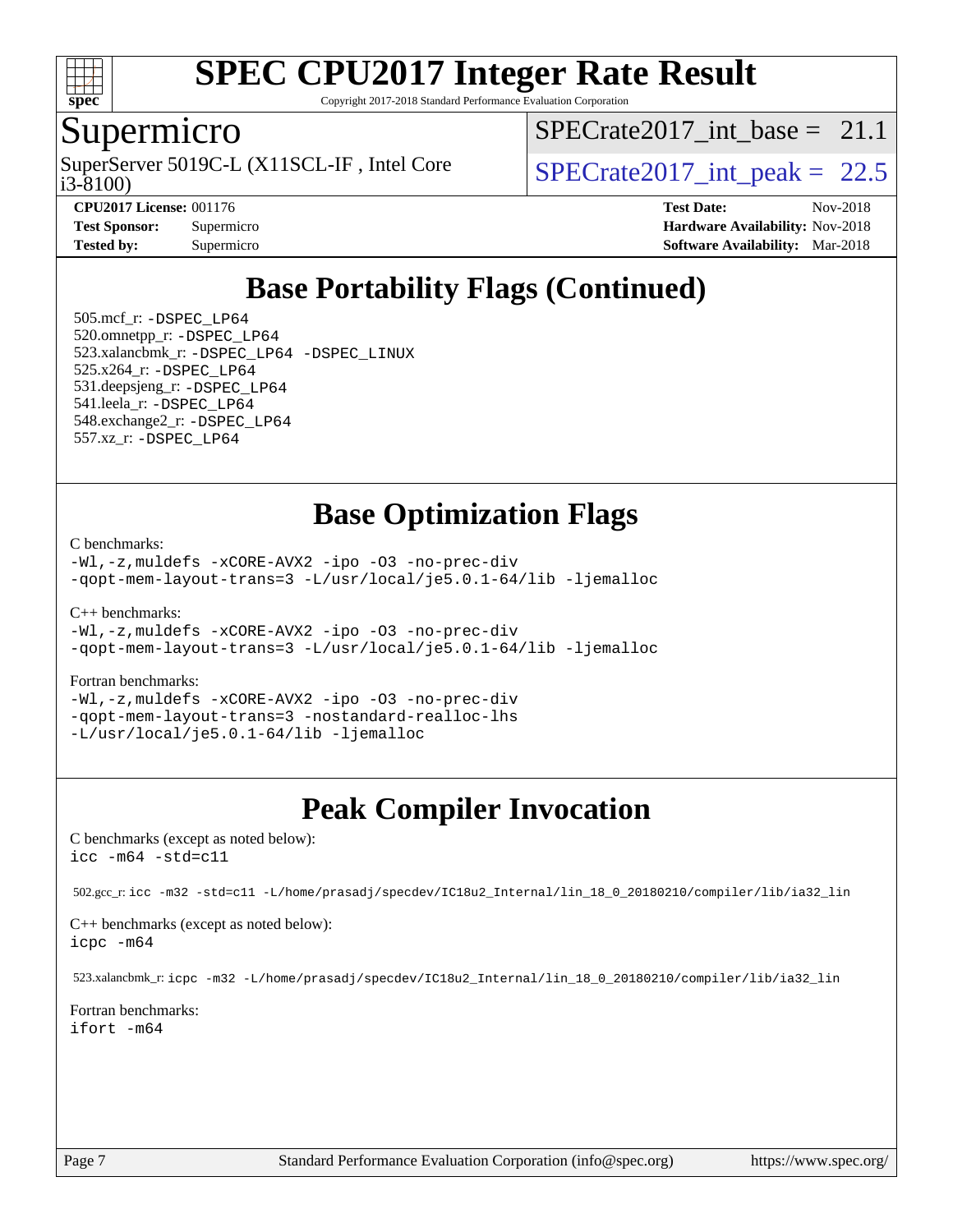

Copyright 2017-2018 Standard Performance Evaluation Corporation

#### Supermicro

SuperServer 5019C-L (X11SCL-IF, Intel Core<br>i3-8100)

SPECrate2017 int\_base =  $21.1$ 

SPECrate  $2017$  int peak = 22.5

**[CPU2017 License:](http://www.spec.org/auto/cpu2017/Docs/result-fields.html#CPU2017License)** 001176 **[Test Date:](http://www.spec.org/auto/cpu2017/Docs/result-fields.html#TestDate)** Nov-2018 **[Test Sponsor:](http://www.spec.org/auto/cpu2017/Docs/result-fields.html#TestSponsor)** Supermicro **[Hardware Availability:](http://www.spec.org/auto/cpu2017/Docs/result-fields.html#HardwareAvailability)** Nov-2018 **[Tested by:](http://www.spec.org/auto/cpu2017/Docs/result-fields.html#Testedby)** Supermicro **Supermicro [Software Availability:](http://www.spec.org/auto/cpu2017/Docs/result-fields.html#SoftwareAvailability)** Mar-2018

## **[Peak Portability Flags](http://www.spec.org/auto/cpu2017/Docs/result-fields.html#PeakPortabilityFlags)**

 500.perlbench\_r: [-DSPEC\\_LP64](http://www.spec.org/cpu2017/results/res2018q4/cpu2017-20181127-09937.flags.html#b500.perlbench_r_peakPORTABILITY_DSPEC_LP64) [-DSPEC\\_LINUX\\_X64](http://www.spec.org/cpu2017/results/res2018q4/cpu2017-20181127-09937.flags.html#b500.perlbench_r_peakCPORTABILITY_DSPEC_LINUX_X64) 502.gcc\_r: [-D\\_FILE\\_OFFSET\\_BITS=64](http://www.spec.org/cpu2017/results/res2018q4/cpu2017-20181127-09937.flags.html#user_peakPORTABILITY502_gcc_r_file_offset_bits_64_5ae949a99b284ddf4e95728d47cb0843d81b2eb0e18bdfe74bbf0f61d0b064f4bda2f10ea5eb90e1dcab0e84dbc592acfc5018bc955c18609f94ddb8d550002c) 505.mcf\_r: [-DSPEC\\_LP64](http://www.spec.org/cpu2017/results/res2018q4/cpu2017-20181127-09937.flags.html#suite_peakPORTABILITY505_mcf_r_DSPEC_LP64) 520.omnetpp\_r: [-DSPEC\\_LP64](http://www.spec.org/cpu2017/results/res2018q4/cpu2017-20181127-09937.flags.html#suite_peakPORTABILITY520_omnetpp_r_DSPEC_LP64) 523.xalancbmk\_r: [-D\\_FILE\\_OFFSET\\_BITS=64](http://www.spec.org/cpu2017/results/res2018q4/cpu2017-20181127-09937.flags.html#user_peakPORTABILITY523_xalancbmk_r_file_offset_bits_64_5ae949a99b284ddf4e95728d47cb0843d81b2eb0e18bdfe74bbf0f61d0b064f4bda2f10ea5eb90e1dcab0e84dbc592acfc5018bc955c18609f94ddb8d550002c) [-DSPEC\\_LINUX](http://www.spec.org/cpu2017/results/res2018q4/cpu2017-20181127-09937.flags.html#b523.xalancbmk_r_peakCXXPORTABILITY_DSPEC_LINUX) 525.x264\_r: [-DSPEC\\_LP64](http://www.spec.org/cpu2017/results/res2018q4/cpu2017-20181127-09937.flags.html#suite_peakPORTABILITY525_x264_r_DSPEC_LP64) 531.deepsjeng\_r: [-DSPEC\\_LP64](http://www.spec.org/cpu2017/results/res2018q4/cpu2017-20181127-09937.flags.html#suite_peakPORTABILITY531_deepsjeng_r_DSPEC_LP64) 541.leela\_r: [-DSPEC\\_LP64](http://www.spec.org/cpu2017/results/res2018q4/cpu2017-20181127-09937.flags.html#suite_peakPORTABILITY541_leela_r_DSPEC_LP64) 548.exchange2\_r: [-DSPEC\\_LP64](http://www.spec.org/cpu2017/results/res2018q4/cpu2017-20181127-09937.flags.html#suite_peakPORTABILITY548_exchange2_r_DSPEC_LP64) 557.xz\_r: [-DSPEC\\_LP64](http://www.spec.org/cpu2017/results/res2018q4/cpu2017-20181127-09937.flags.html#suite_peakPORTABILITY557_xz_r_DSPEC_LP64)

# **[Peak Optimization Flags](http://www.spec.org/auto/cpu2017/Docs/result-fields.html#PeakOptimizationFlags)**

[C benchmarks](http://www.spec.org/auto/cpu2017/Docs/result-fields.html#Cbenchmarks):

```
 500.perlbench_r: -Wl,-z,muldefs -prof-gen(pass 1) -prof-use(pass 2) -ipo
-xCORE-AVX2 -O3 -no-prec-div -qopt-mem-layout-trans=3
-fno-strict-overflow -L/usr/local/je5.0.1-64/lib
-ljemalloc
 502.gcc_r: -Wl,-z,muldefs -prof-gen(pass 1) -prof-use(pass 2) -ipo
-xCORE-AVX2 -O3 -no-prec-div -qopt-mem-layout-trans=3
-L/usr/local/je5.0.1-32/lib -ljemalloc
505.\text{mcf}_r: basepeak = yes
 525.x264_r: -Wl,-z,muldefs -prof-gen(pass 1) -prof-use(pass 2) -ipo
-xCORE-AVX2 -O3 -no-prec-div -qopt-mem-layout-trans=3
-fno-alias -L/usr/local/je5.0.1-64/lib -ljemalloc
557.xz r: basepeak = yes
C++ benchmarks: 
 520.omnetpp_r: basepeak = yes
 523.xalancbmk_r: -Wl,-z,muldefs -prof-gen(pass 1) -prof-use(pass 2) -ipo
-xCORE-AVX2 -O3 -no-prec-div -qopt-mem-layout-trans=3
-L/usr/local/je5.0.1-32/lib -ljemalloc
 531.deepsjeng_r: basepeak = yes
 541.leela_r: -Wl,-z,muldefs -prof-gen(pass 1) -prof-use(pass 2) -ipo
-xCORE-AVX2 -O3 -no-prec-div -qopt-mem-layout-trans=3
                                       (Continued on next page)
```